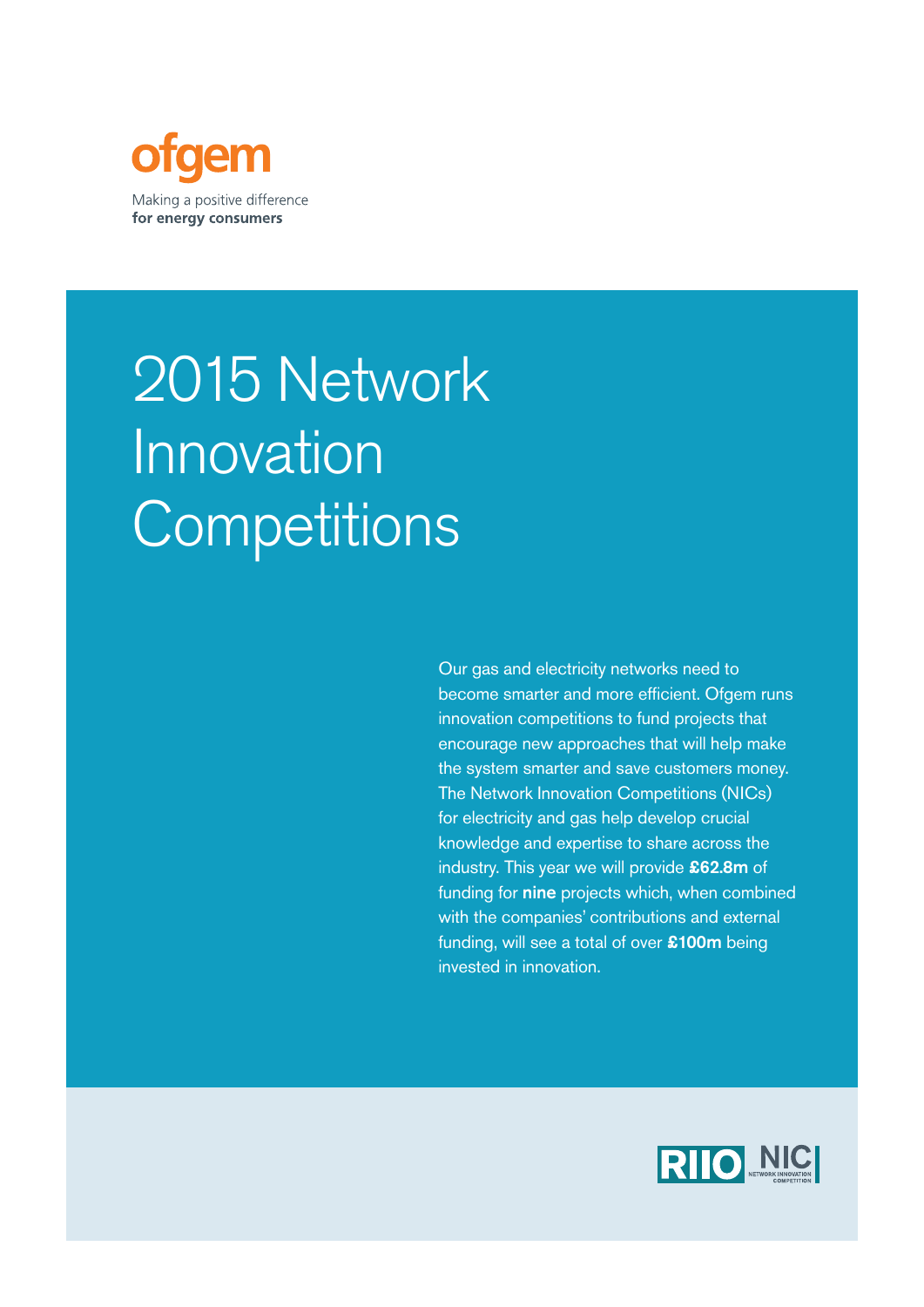## 2015 Network Innovation Competitions

#### 2015 is the third year the NICs have been run.

This year's projects cover an exciting range of areas across both distribution and transmission of gas and electricity. Each project tackles problems facing the networks now or in the future.

#### This year, some of the projects explore issues such as:

Creating a new type of smaller electricity pylon which offers environmental benefits and saves customers money.

Demonstrating the commercial feasibility of creating BioSNG from household waste and how this gas can be used as a fuel for transport and domestic heating.

Developing a new technique for managing the temperature of substations – increasing their operational capacity and lifespan.

### What is the NIC?

The NIC is open to applications from GB distribution and transmission networks, including independent companies, offshore transmission owners and the national system operator. Network companies submit and deliver projects in partnership with the wider energy industry, such as energy suppliers, universities or technology providers.

### How we've judged each project

Each successful project must meet specific criteria to ensure it brings benefits to customers. Two expert panels (one for electric and one for gas) advise us for each of the competitions. They help us decide which projects should be funded.

#### Our criteria are that a project must:

- Generate new knowledge that can be shared among all network operators.
- Be cost effective and provide value for money to customers.
- Accelerate the move to a low carbon energy sector and/or deliver environmental benefits, and potentially bring net financial benefits to customers now and in the future.

#### Each submission must also demonstrate that the project:

- Is innovative.
- Is robust and ready to implement.
- Involves appropriate partners and external funding.
- Is relevant and timely.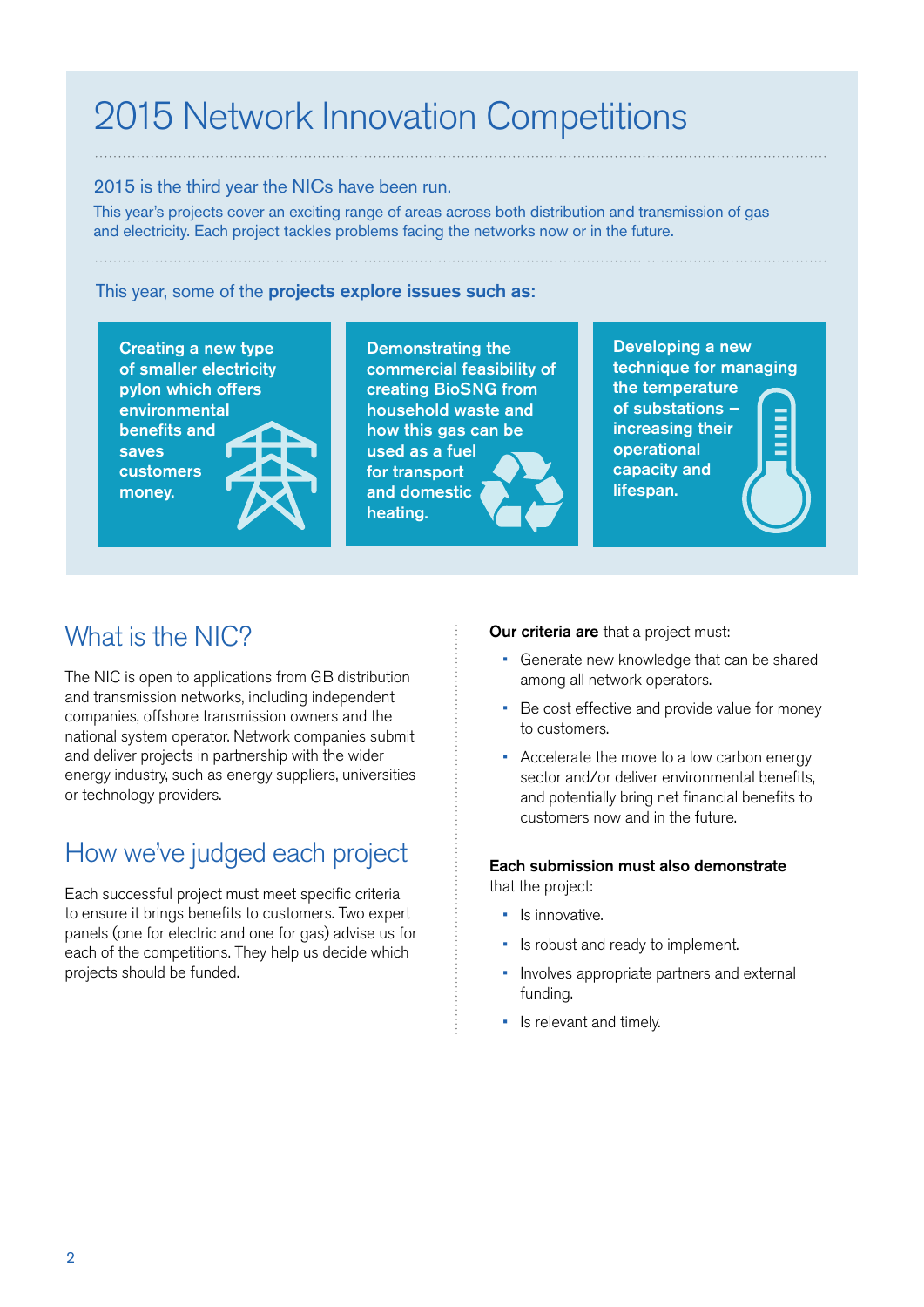### Stimulating innovation

The NICs are designed to stimulate innovation by network operators. This means the industry can better meet customers' changing needs and **move to a low carbon economy** by:

- Connecting new low carbon sources of gas or electricity.
- Meeting the needs of small-scale and intermittent generation.
- Using new sources of data and trialling new practices to improve network performance.
- Helping customers reduce their carbon footprint and cut bills by lowering their energy consumption.
- Addressing an increase in electric vehicles, heat pumps, smart domestic appliances and other low carbon technologies.
- Sharing learning from the project through the [ENA 'Smarter Networks' Portal.](http://www.smarternetworks.org/)
- [Ensuring all customers can benefit from each project.](http://www.smarternetworks.org/)

Read on for details on this year's projects.



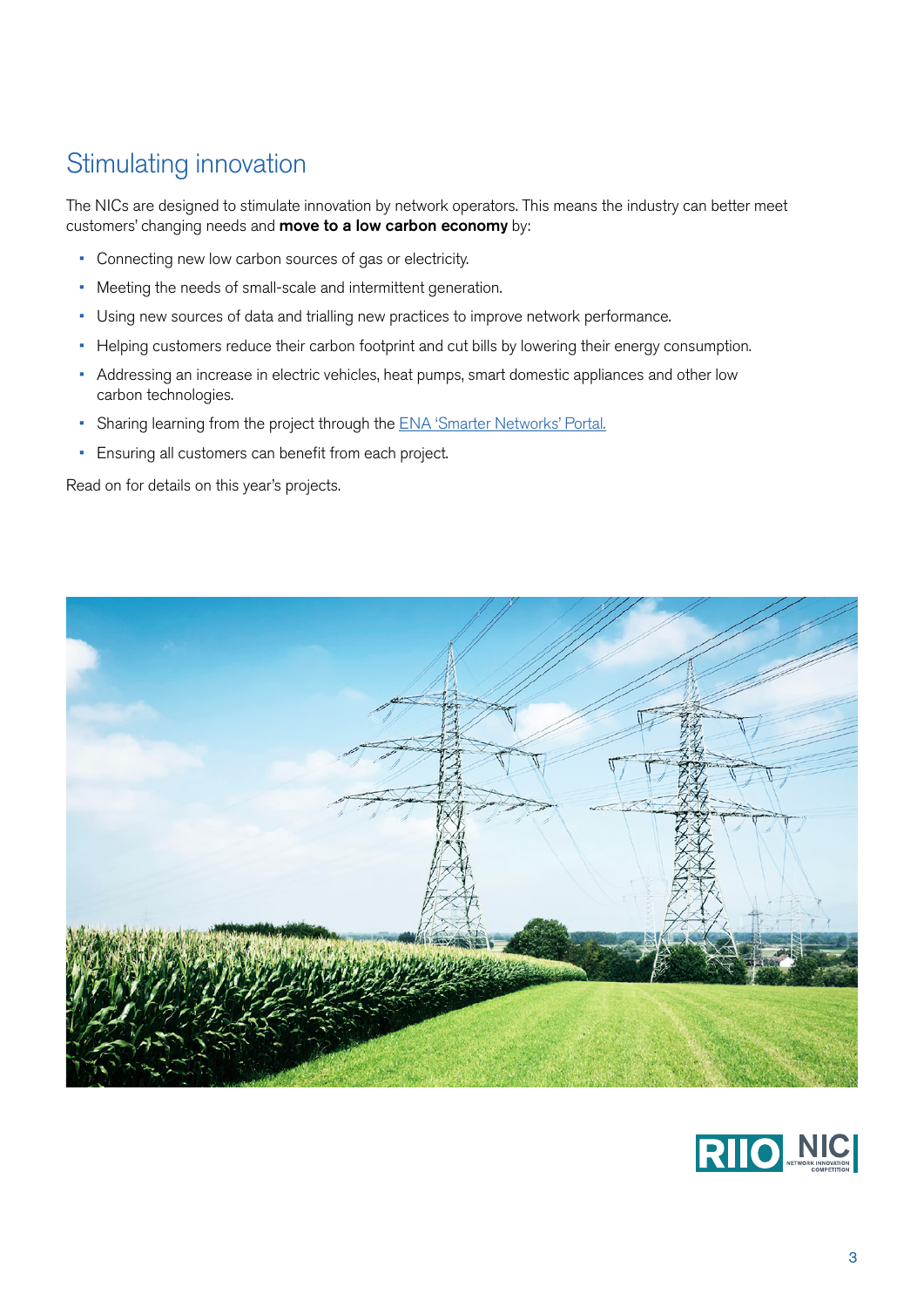### Electricity NIC projects details:

### Project: New Suite of Transmission Structures (NeSTS)

### Company Name:

Scottish Hydro Electric Transmission PLC (SHE Transmission)

#### The Concept:

To create a new type of electricity pylon which is smaller, better for the environment and provides savings to customers.

NIC funding awarded:  $$6.6m$ 

Additional Company Contribution/External Funding: £0.75m

Period of Project: 6.25 years



Potential NeSTS OHL support design – note that this model is one of several potential designs and is not final.

The project will aim to:

- Engage with a variety of stakeholders to create a suite of electric towers which are visually acceptable to the public.
- Demonstrate tower designs which meet the challenges of connecting renewable generation in remote locations.
- Reduce the cost of new overhead projects by 10%.

### Electricity NIC projects details:

### Project:

Offgrid Substation Environment for Acceleration of Innovative Technologies (OSEAIT)

#### Company Name:

National Grid Electricity Transmission PLC (NGET)

#### The Concept:

To convert an existing 400kV substation into a field trial centre where innovation projects can be tested under real world conditions.

NIC funding awarded: £12m

Additional Company Contribution/ External Funding: £13.9m

Period of Project: 4.75 years



- New methods and technologies under realistic network conditions.
- Create a safe environment for developing new procedures and training.
- Complete 14 specific innovative projects over its duration.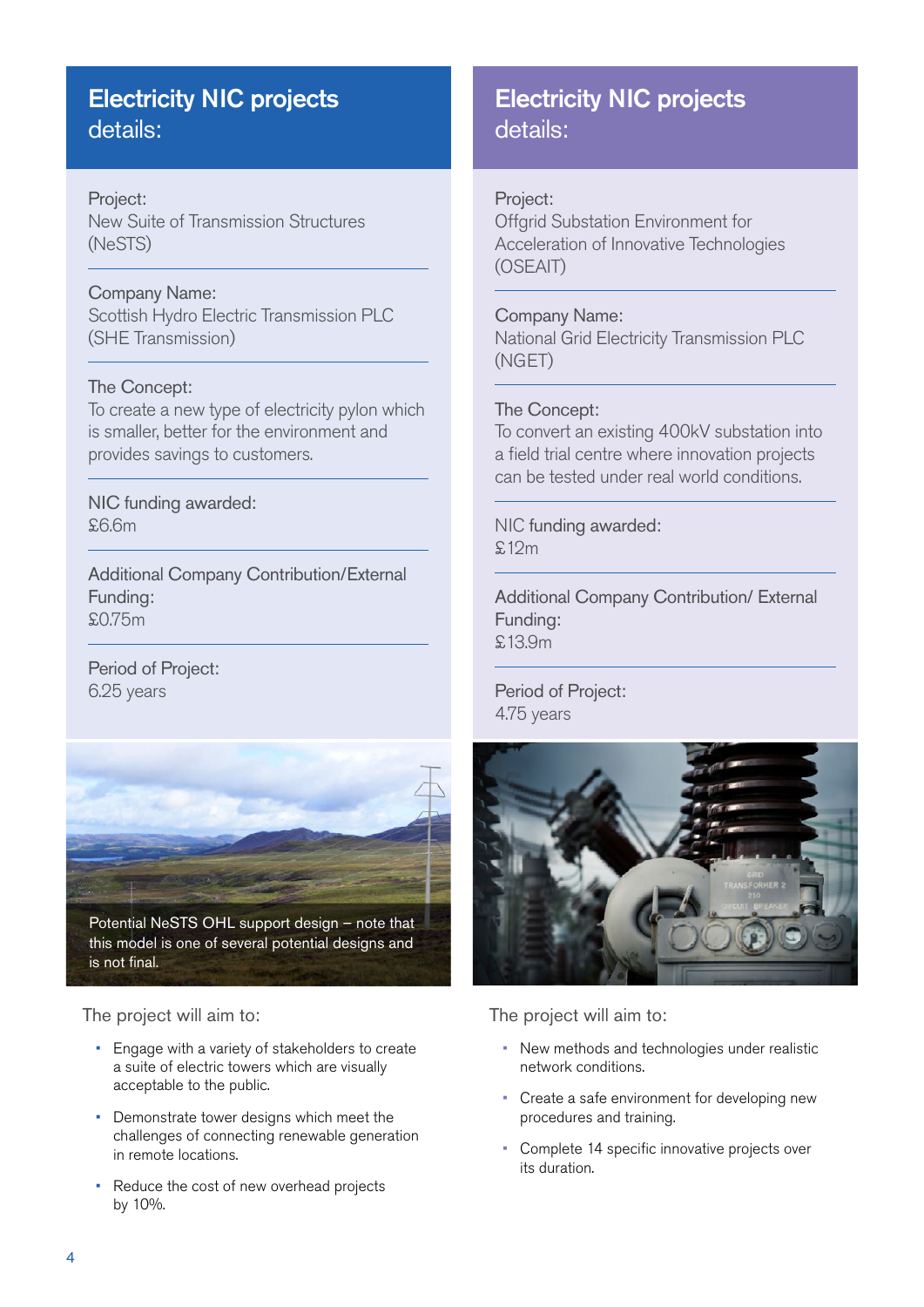### Electricity NIC projects details:

Project: **Celsius** 

Company Name: Electricity North West Ltd (ENWL)

### The Concept:

To develop a new way of managing the temperature of substations – increasing their operational capacity and lifespan.

### NIC funding awarded: £4.7m

Additional Company Contribution/ External Funding: £0.5m from ENWL with additional funding of £0.2m from project partners.

### Period of Project: 4.25 years



The project will aim to:

- Develop an understanding of the relationship between increased transformer load and temperature.
- Create a tool which measures a transformer's internal operating temperature.
- Enable network operators to add capacity to the network at a fraction of the cost of traditional reinforcement.

### Electricity NIC projects details:

### Project:

Future Intelligent Transmission Network Substation (FITNESS)

Company Name: Scottish Power Transmission PLC (SPT)

The Concept: To create GB's first live digital substation.

### NIC funding awarded: £8.3m

Additional Company Contribution/ External Funding: £0.9m from SPT with additional funding of £1.5m from project partners.

Period of Project: 4 Years



- Utilise new digital technology to improve substation design standards.
- Reduce system outage times; improving the service provided and reducing the associated costs by 4-5%.
- Increase the speed of substation deployment while reducing building/ modernisation costs.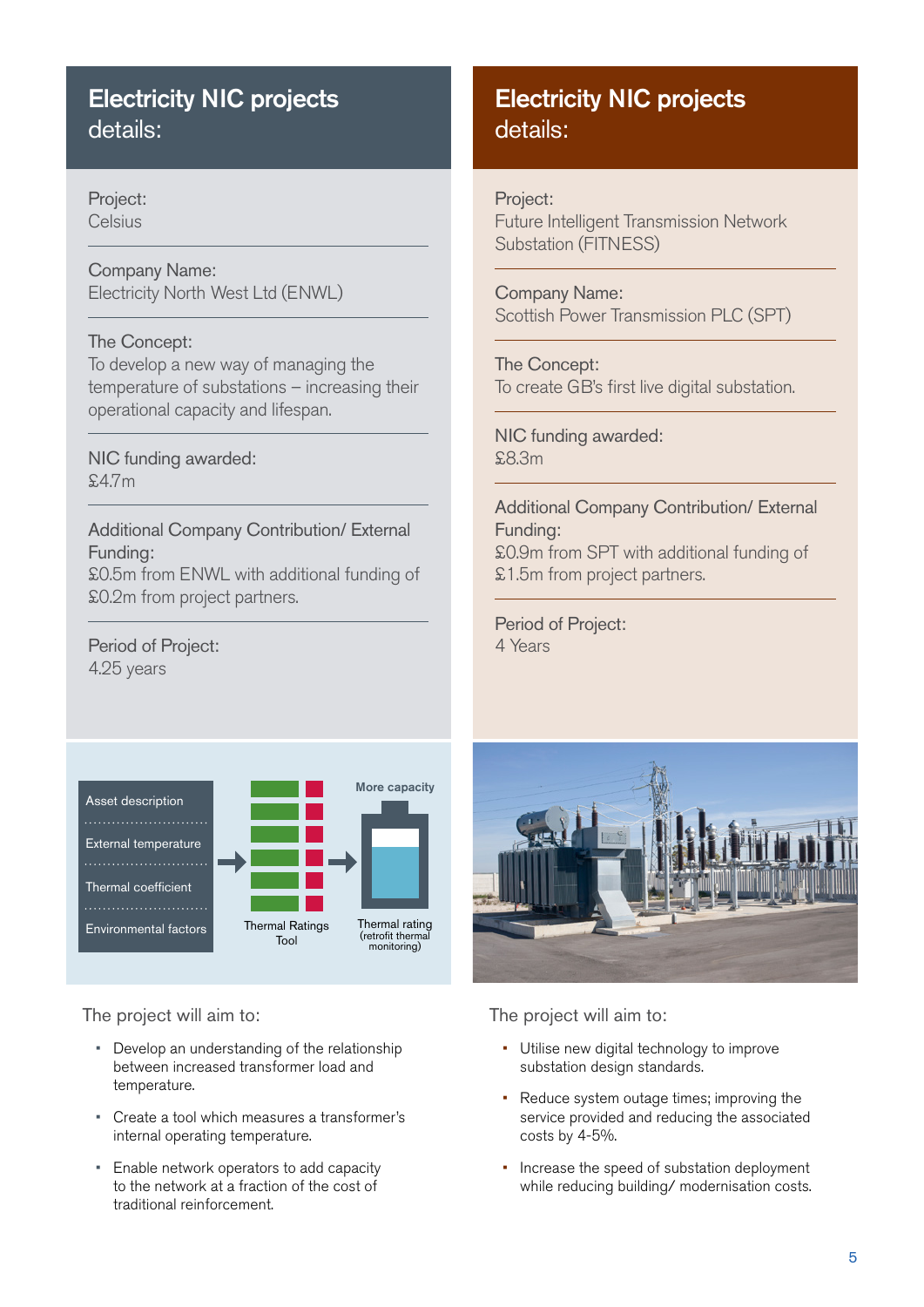### Electricity NIC Projects details:

Project: Angle-DC

Company Name: Scottish Power Manweb PLC (SPMW)

### The Concept:

To increase network capacity through converting an existing Alternating Current (AC) circuit between the mainland and Anglesey to Direct Current (DC).

NIC funding awarded: £13.1m

Additional Company Contribution/ External Funding: £1.5m

Period of Project: 4 years



### Project:

Customer Low Cost Connections (CLoCC)

Company Name National Grid Gas Plc (Transmission System)

#### The Concept:

To minimise the cost and time of connections with a particular focus on unconventional gas connections.

NIC funding awarded: £4.8m

Additional Company Contribution/ External Funding: £0.5m

Period of Project: 2.75 years



The project will aim to:

- Give the DNO full power control of the link between Anglesey and the mainland.
- Increase network capacity and reduce losses.
- Generate new learning which can be applied within future DC projects.



- Halve the connection costs and times for customers wishing to connect new types of low carbon gas to the transmission network.
- Reduce the usage of liquefied natural gas (LNG) and help improve the security of supply through enabling the connection of unconventional gas sources.
- Create learning which can be applied to the gas distribution network.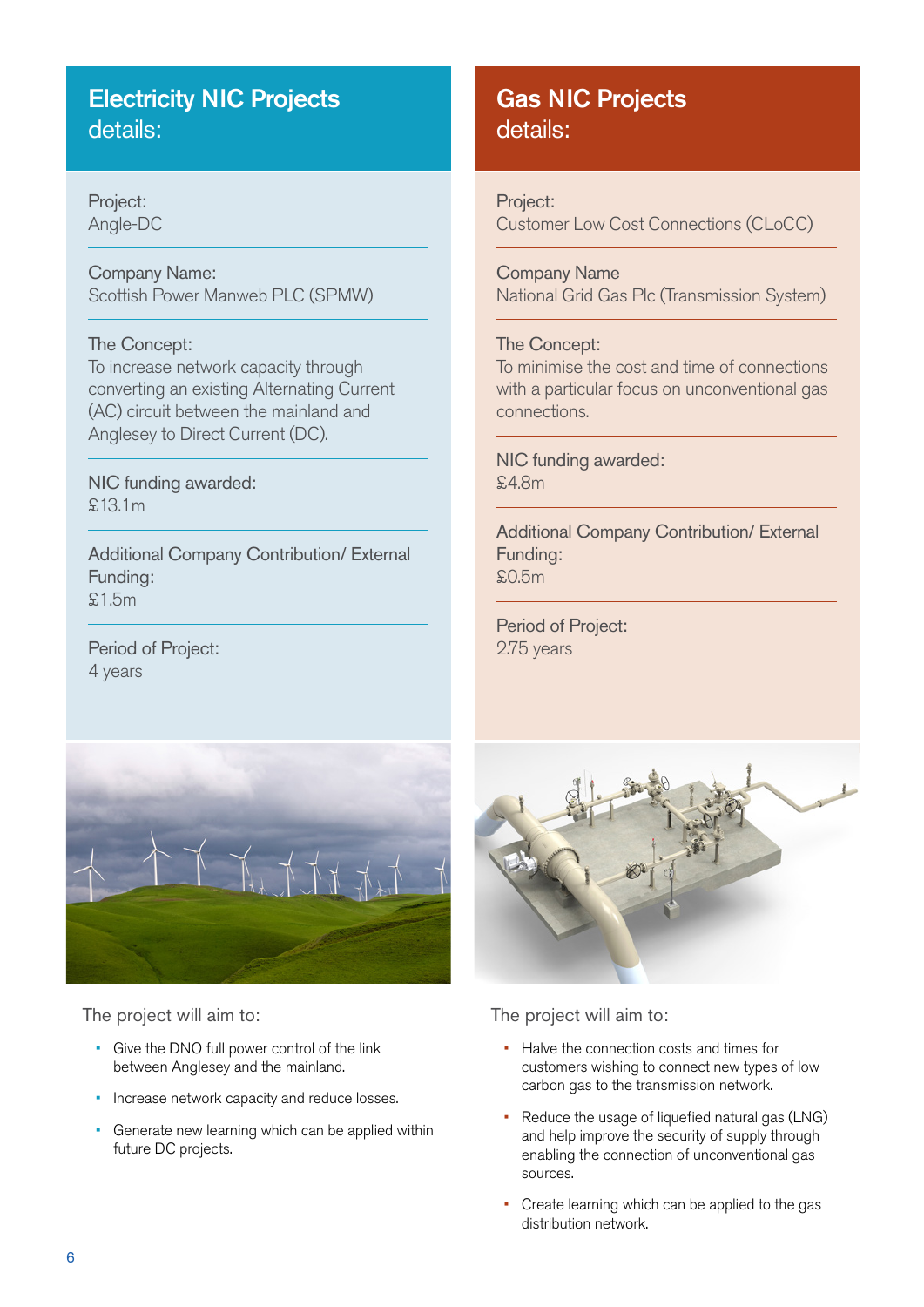### Gas NIC Projects details:

### Project: City CNG

Company Name: Northern Gas Networks

### The Concept:

To design and build the UK's first scalable city based Compressed Natural Gas (CNG) fuelling station.

### NIC funding awarded:  $$0.7m*$

Additional Company Contribution/External Funding: tbc\*

### Period of Project:

4 years

\* This project has been awarded partial NIC funding of £700k instead of a requested £1.1m. Northern Gas Networks may choose not to progress this project on these terms. We are working with them and a decision is expected in early 2016.



The project will aim to:

- Provide a 'build it and they will come' proof of concept for the viability of a city-based CNG fuelling station.
- Create a novel charging arrangement whereby the cost of connection is spread out over ten years rather than paid up front.
- Create learning that helps to facilitate the connection of more low carbon gas to the network.

### Gas NIC Projects details:

### Project:

Commercial BioSNG Demonstration Plant (Distribution Networks) (NGG DN)

Company Name: National Grid Gas Distribution

### The Concept:

To develop a commercially viable plant that converts household waste into synthetic biogas (BioSNG).

NIC funding awarded: £5.4m

### Additional Company Contribution/ External Funding:

£0.6m from NGG DN with an additional grant of £17m from the Department for Transport.

Period of Project: 4 years



- Build on the existing learning and knowledge generated by NGG DN's [Pilot BioSNG Project](https://www.ofgem.gov.uk/publications-and-updates/gas-nic-submission-national-grid-gas-distribution-biosng-demonstration-plant) funded by the NIC in [2013](https://www.ofgem.gov.uk/sites/default/files/docs/2013/11/2013_innovation_competition_brochure.pdf).
- Deliver financial savings to customers through lowering the cost of gas and removing the need to invest in electric heating systems.
- Demonstrate the environmental benefits of using unconventional low carbon gas as a fuel for domestic heating and transportation.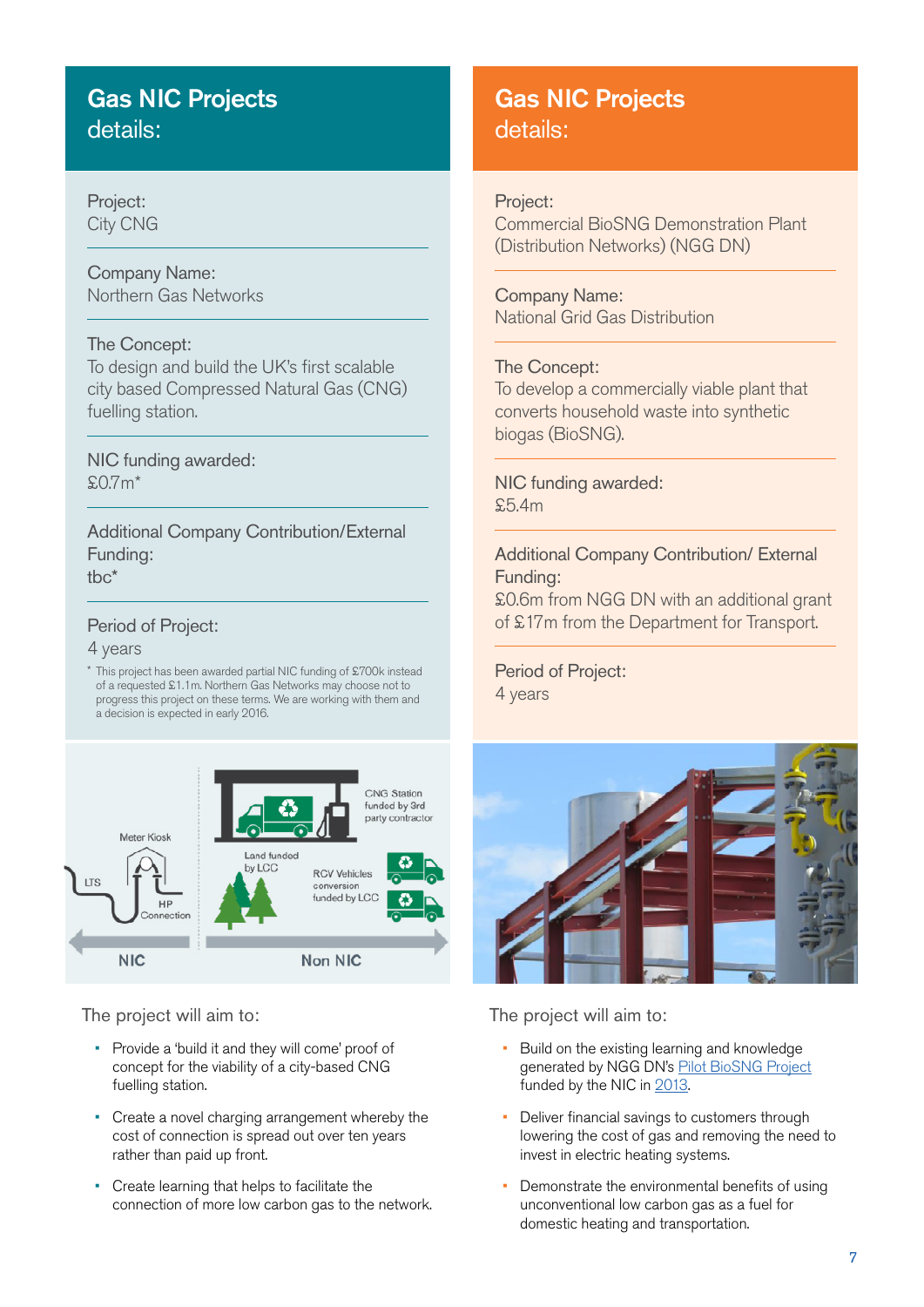### Gas NIC Projects details:

Project: Real-time Networks

Company Name: **SGN** 

### The Concept:

To create a new method of modelling energy within the GB gas network

NIC funding awarded: £7.1m

Additional Company Contribution/ External Funding: £0.81m

Period of Project: 3 years



- Produce an updated modelling tool with a novel 'cloud' arrangement which measures the energy within the system in real time.
- Reduce network investment.
- Deliver environmental benefits such as reduced network leakages and the removal of the need for expensive enrichment methods for unconventional gas.